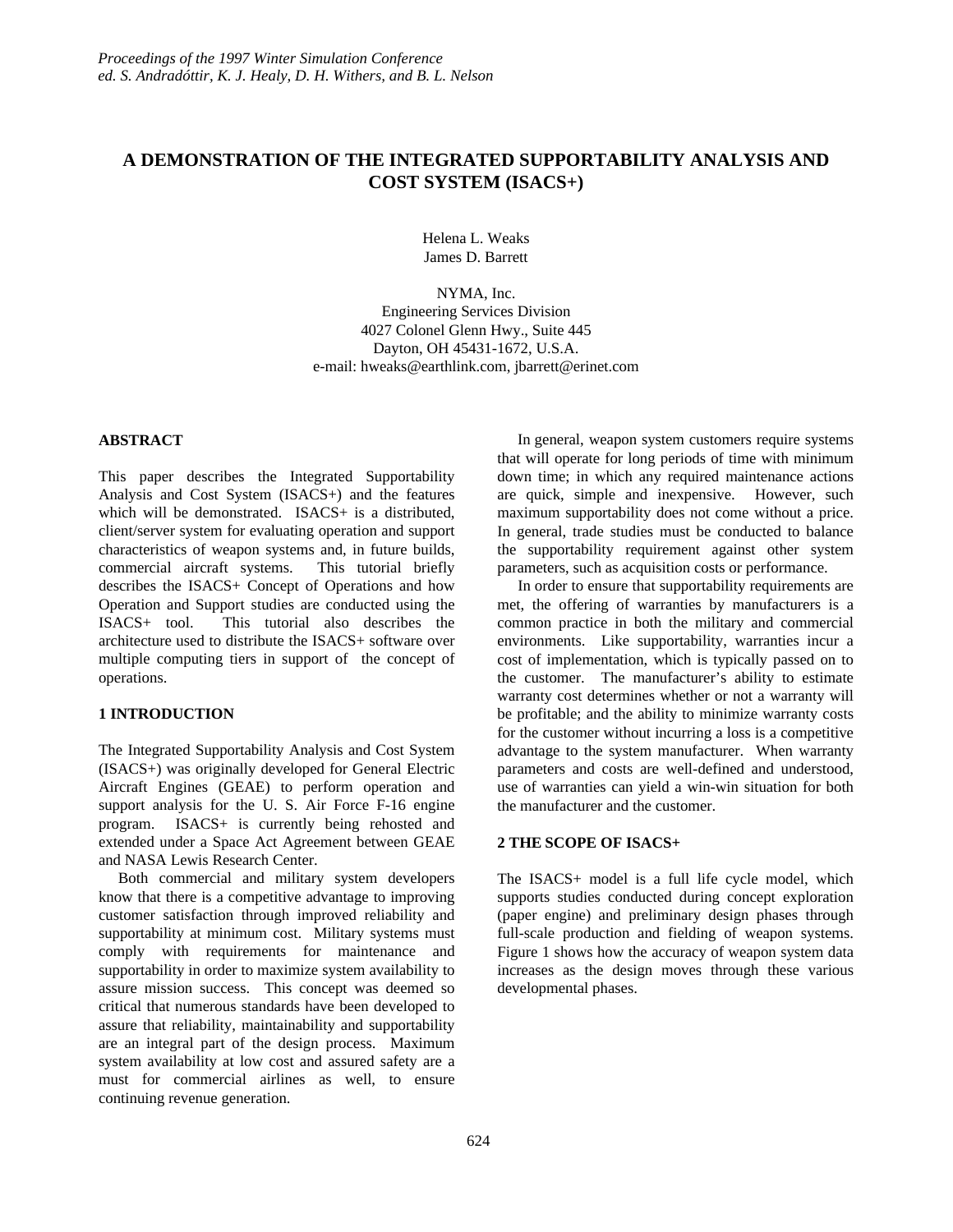

Figure 1 - Data Accuracy within the Product Life Cycle

### **2.1 Concept Exploration and Preliminary Design**

Supportability considerations begin during the concept exploration/preliminary design phases since these phases are when materials, complexity, durability, and accessibility of hardware are defined. Changes made during this phase are relatively inexpensive, since large investments in equipment, hardware, and manufacturing processes have not yet been incurred. Goals for reliability and maintainability (R&M), acquisition cost, performance, etc. should be set based on perceived or directed customer requirements. These goals often conflict with one another, requiring that on-going trade studies should be conducted to ensure an optimal design solution which best satisfies all customer requirements. In order to support trade studies, high level information is collected, such as preliminary hazard analyses, results of cost estimating relationships (CER), and comparisons to similar systems.

### **2.2 Detailed Design**

As the design becomes fixed, data accuracy increases. Detailed parts lists, cost assessments, reliability/ maintainability analyses, support equipment requirements and customer usage become better defined. Low level hardware purchases are made for prototype testing. Design changes during this phase should be assessed using an integrated engineering approach, in which all areas of impact are identified and assessed. Figure 2 provides an example of the interrelationships between design changes and supportability. Design decisions related to an improvement in a performance parameter may have an impact on the life or durability of hardware; which in turn may impact scheduled and unscheduled maintenance frequency. Changes in

maintenance frequencies would likely have an impact on spares demand and provisioning requirements. Design changes may also have an impact on repair or maintenance procedures which affect skill level specifications, materials used, or support equipment requirements. ISACS+ baselines can be updated during this phase to reflect this increased accuracy in data. The model can then be used for making intelligent decisions based on trade studies which analyze impacts of design modifications or to assess impacts of various customer usage scenarios.



Figure 2 - Impact of a Design Change on Supportability

### **2.3 Prototype or Low Scale Production**

As system designs becomes fixed and the pre-production phase begins, maintenance and support programs must be defined, including identification of maintenance tasks, facilities, manpower requirements, support equipment needs, and spares provisioning. ISACS+ can help the logistician assure that the correct resources are at the right location at the right time in order to support the system being deployed. ISACS+ does this by forecasting manpower, facility and equipment utilization; as well as forecasting spares, consumables and expendables demands at each of the facilities under study.

 The customers may also wish to negotiate warranty contracts. ISACS+ can provide the warranty analyst with input to the cost drivers relative to warranty so that the planners can provide justification for the cost of warranty during warranty negotiations.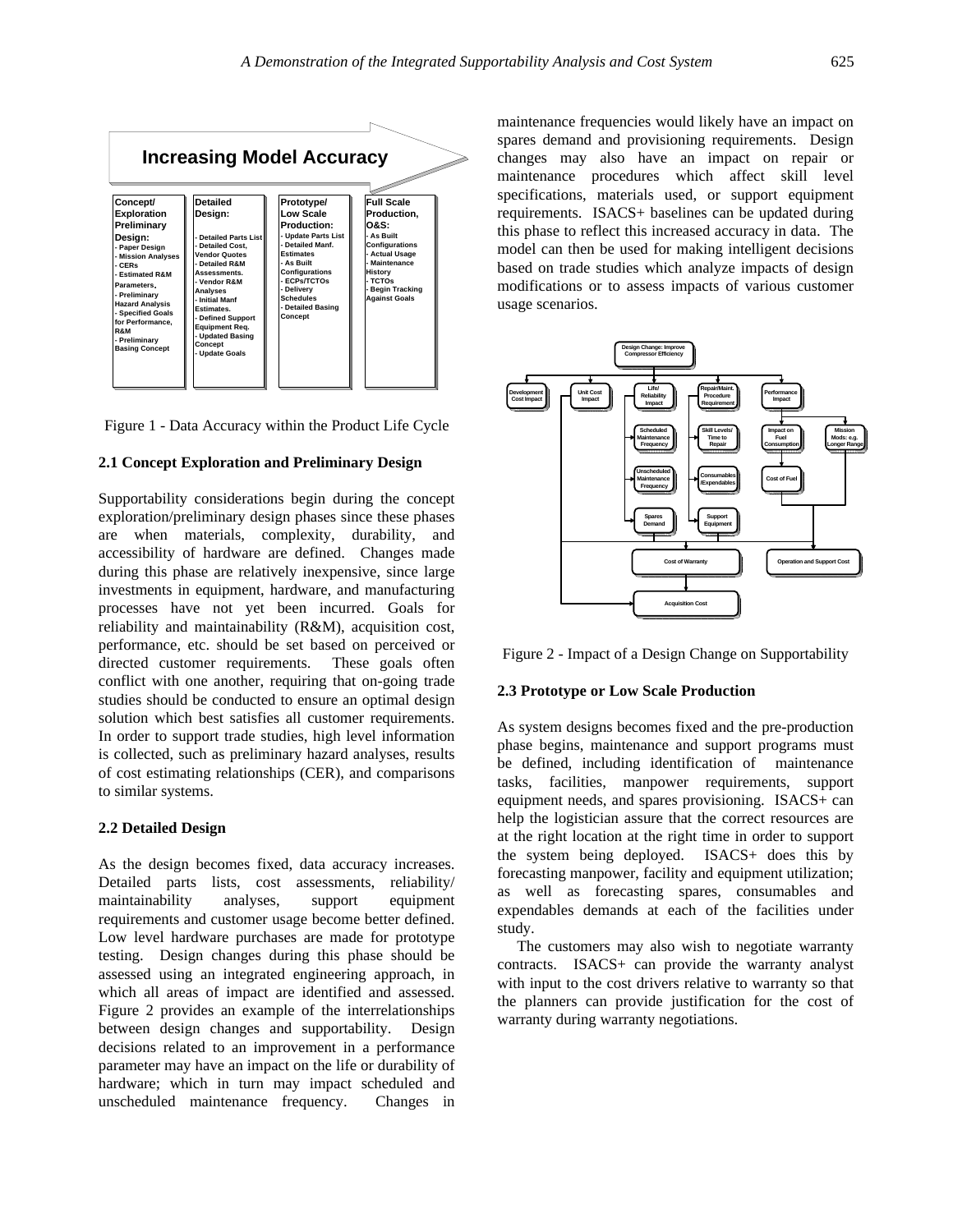# **2.4 Full Scale Production/Operation and Support**

Design changes can and do occur after systems have been shipped. This being so, one must plan for introduction and support of design changes to fielded systems at a minimum cost and with minimum impact to fleet operations. ISACS+ can aid the analyst in determining the cost, system availability and resource utilization impact of the introduction of new replacement hardware into the field.

 Once a weapon system is fielded, field history data may be collected to assess the effectiveness of system design and maintenance programs in order to identify safety hazards, improvements, or opportunities for cost reductions. Warranted removals are monitored to assure that warranty commitments are met without incurring a loss to the manufacturer.

# **2.5 Organizational Roles**

The disciplines within an organization that contribute to operation and support studies are Reliability, Maintainability, Logistics Support, Life Cycle Cost and Warranty analysts. In general, these disciplines are highly dependent on one another for information. ISACS+ integrates these disciplines by providing a common data source and analysis tool, thus reducing

data and application redundancy while enforcing consistency in results. These disciplines typically follow standard practices for military applications (SAE RM&S Committee, 1989) which may be modified for the commercial environment (Weaks, 1996).

# **3 ISACS+ CONCEPT OF OPERATIONS**

The ISACS+ concept of operations supports the natural flow of a typical analysis, as exhibited in Figure 3 (Weaks and Barrett, 1996). The basic steps for conducting an analysis are as follows:

- 1. Development of a baseline;
- 2. Storage and retrieval of baselines by multiple users;
- 3. Duplication and modification of baselines for trade studies and sensitivity analyses;
- 4. Automated downloading of the currently active baseline for input to the simulator;
- 5. Execution of the simulator, using multiple iterations to get a measure of variation for the output; and
- 6. Automated database storage of simulator output, for analysis and flexible reporting.

Each of these steps is described in more detail in the following sections.



Figure 3 - ISACS+ Concept of Operations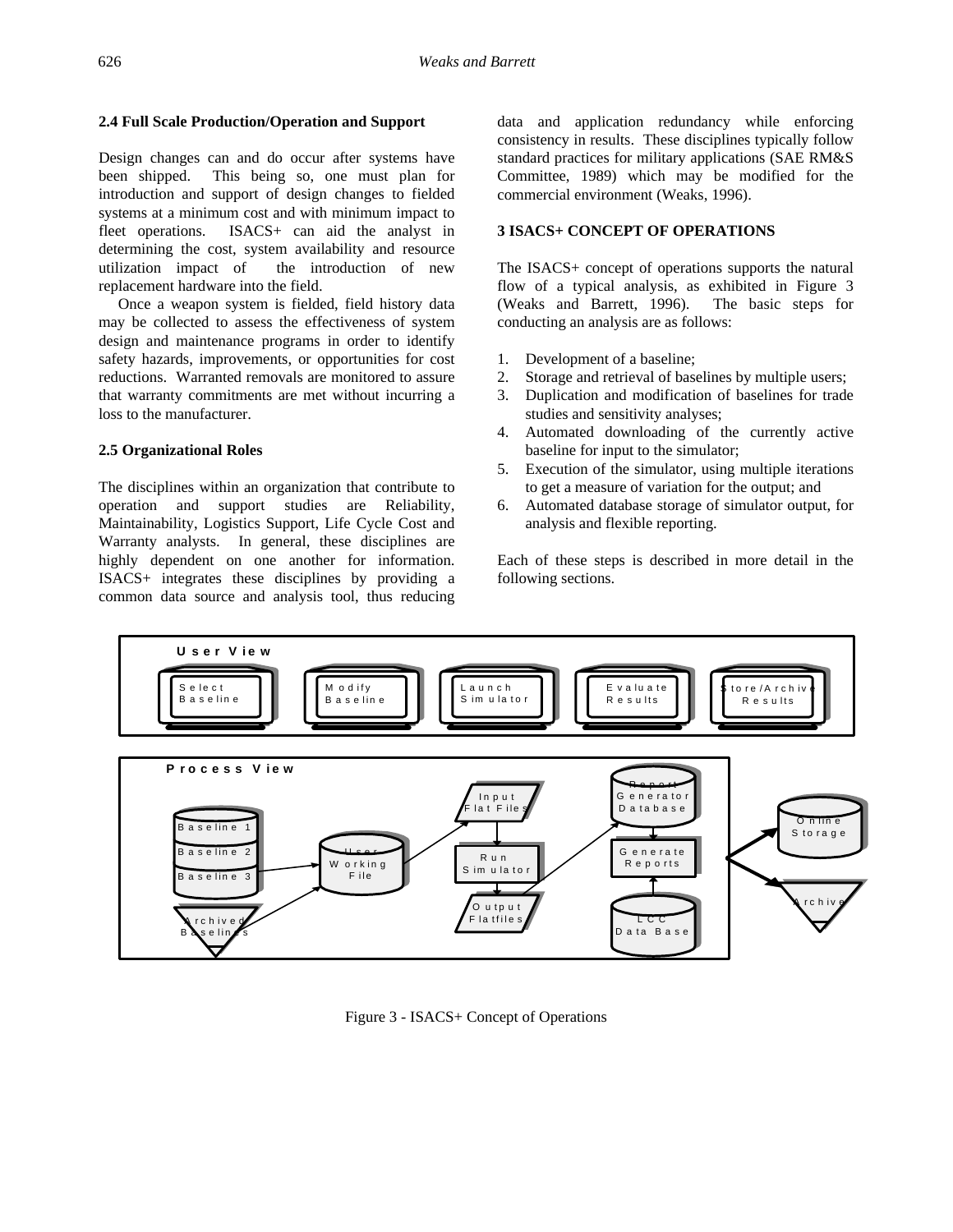### **3.1 Development of Baselines**

ISACS+ contains a flexible, object-oriented simulation model that simulates the operation and support environment for a fleet of aircraft (Weaks and Barrett, 1996). ISACS+ offers the user over one hundred features for modeling a weapon system operation and support environment, including the following:

- 1. The capability to model both military and commercial 'basing' structures where the user may identify multiple locations with multiple facilities, where each facility may have different maintenance capabilities and capacities.
- 2. Modeling of multiple weapon system (aircraft) configurations with different subsystems (engines, electronic controls), where each subsystem may be defined with unlimited levels of indenture. The subsystems are allowed to dynamically change within the simulation through the modeling of time compliance technical orders(TCTOs).
- 3. Modeling of flight line activities such as fixed and scheduled inspections, as well as scheduled removals with the capability to "overfly" schedule limits.
- 4. In-shop activities, such as 'workscoping', may identify opportunistic maintenance. Other maintenance requirements may be discovered during teardown and inspection of a system.
- 5. Failures are modeled using three parameter Weibull distributions for durability failures, or using parameters for reliability growth. Hardware may have multiple failure modes of any type. Failures can be modeled at any level of indenture.
- 6. Each hardware item may have life limit or other scheduled removal activity requiring specific maintenance actions.
- 7. System level failure modes such as performance degradation based on the degradation of subsystems can be modeled.
- 8. Maintenance tasks leading to scrap, repair or further inspection may be modeled. Future enhancements will include modeling of rework.
- 9. Warranty requirements may be modeled at the system level.

Development of a baseline is a time-consuming process. Each commercial or military organization typically has its own data sources stored in heterogeneous systems and formats. Data may also be provided by multiple groups within an organization. The process of developing a baseline may require extracting and manipulating large amounts of such data, especially for fielded engine studies where there is much historical data. Therefore, preprocessing routines for automated import of data are source-dependent.

 Older simulation models often mandate use of application-unique files that require the user to count fields or use delimiters to locate where the data should fall for accurate load into the simulator. Often, there is no indication of what the fields mean, and the user must constantly refer to the user documentation to recall the field names and lengths. This increases the tedium of an already time-consuming process for setting up large data files. ISACS+ uses a graphical user interface (GUI) that provides an intuitive approach for viewing and modifying simulator inputs, which requires minimal training of the user. To verify the usability of the ISACS+ GUI, GEAE analysts were provided with no user documentation and received minimal training, yet there have been few questions relative to the input of the simulator using the GUI.

 ISACS+ uses the relational data base engine, Oracle, for storing input data. Relational data bases allow the developer to set up intuitive relations between entities that are easy to understand by the user. For example, an entity such as a "component" could have multiple "inspection requirements" or multiple "failure modes" associated with that "component". The relational data base works in conjunction with the GUI framework to allow the user to enter data in a manner best suited to the user's work habits, without understanding the developer-defined relationships being implemented and enforced by the GUI. Additionally, the use of a relational data base engine allows the user to create ad hoc reports from the input data, eliminating reliance on hard coded reporting features often found in simulation models. Relational data bases are also relatively easy to load from other external data sources. For example, much of the test data generated for ISACS+ was originally prepared on a PC in FoxPro, down loaded to comma-delimited ASCII text files using FoxPro features, and then uploaded into Oracle using simple Oracle SQL\*Loader scripts. The GUI was then used to review the results.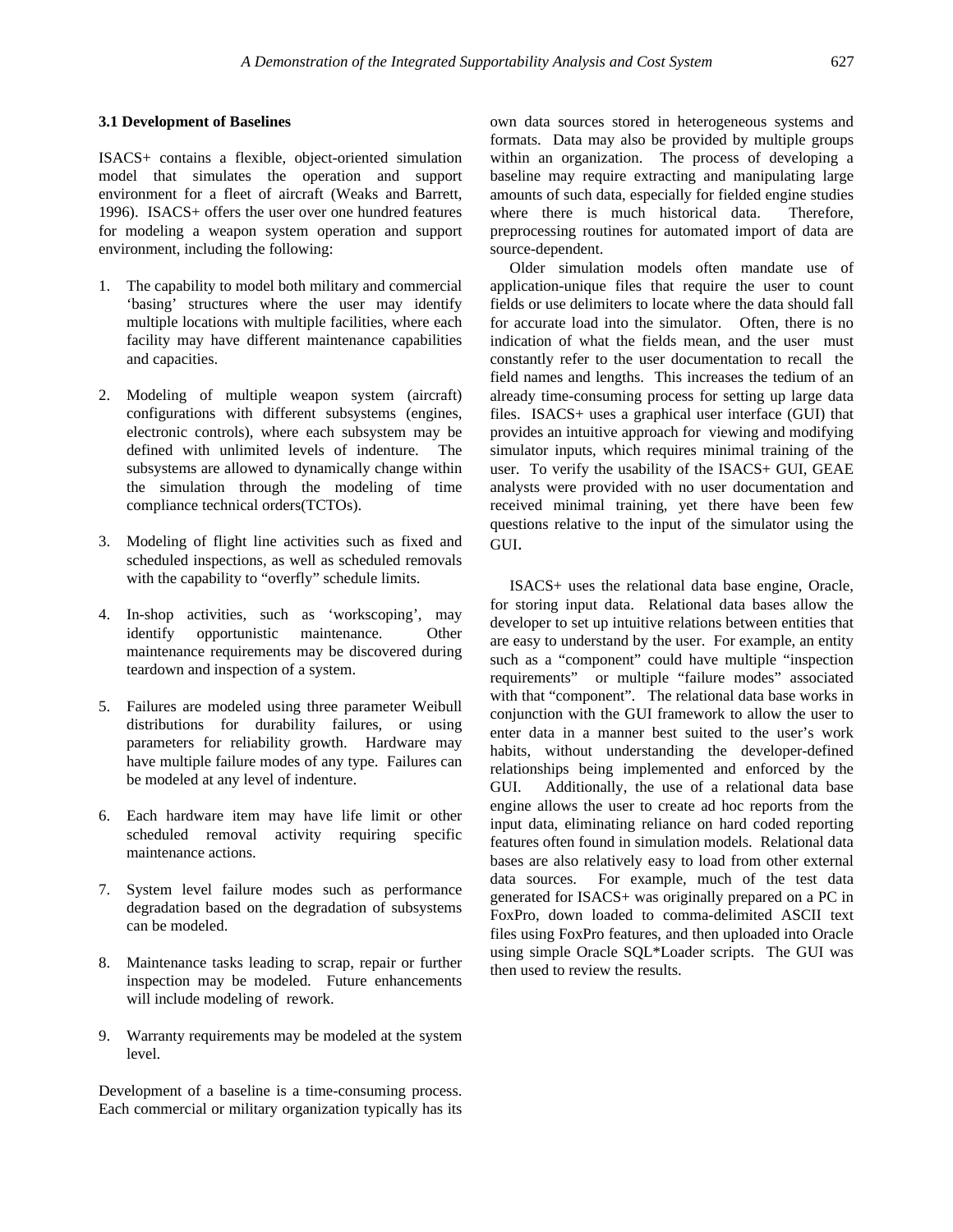### **3.2 Modification of Baselines for Trade Studies**

Trade studies typically involve making small changes to a specific element of a baseline to determine the impact of the simulator has completed execution, the comma system behavior. ISACS+ allows the user to select and load a baseline into a working space owned and password protected by the user. As the baseline is being modified, the ISACS+ system ensures that the business rules and data constraints required by the simulator are adhered to. The user's ability to enter bad data (i.e., data that might cause the simulator to "crash") is minimized through the use of warnings, data constraints, integrity checks, and provision of acceptable defaults.

### **3.3 Download to the Simulator**

Once the user is satisfied with the baseline or baseline modifications, the data may be automatically downloaded to files required by the simulator. The user's desired view of the data differs a great deal from the needs of the simulator. The user wishes to see the data in terms of characters and intuitive, meaningful relationships. However, character representation within the simulation environment reduces available memory, in turn restricting the size of the model itself and increasing the complexity of the algorithms within the simulation model. Integerized data is used within the simulator to reduce memory requirements, enhance performance and simplify algorithms.

 The simulator is a stochastic model using Monte Carlo techniques to randomly generate events. Each time an event occurs, a comma delimited record is written to a text file to record that event; such event recording is designed to ensure that desired user views of the output could be supported. Each iteration of the simulator is identified by recording a time stamp and the random number seed used to initiate the iteration with each of the output records. This provides the necessary information for calculations of means and variances across multiple iterations of the simulation outputs.

## **3.4 Simulator Execution**

There are currently sixty-six (66) relational tables used to define the maintenance environment and hardware items for the ISACS+ model. The user only needs to load data for a small subset of those (typically 15 to 18 tables), depending on whether the system is a paper engine or a fielded system. The remainder of the tables are filled in based on the modeling needs of the user and increase the complexity of the environment being modeled. The simulator "knows" which features are being modeled based on whether or not a given table has data.

# **3.5 Storing Simulation Results in a Reporting Database**

delimited output files produced by the simulator are loaded into a relational database, where the user can analyze the results and generate reports in a secure environment. The use of a relational database facilitates report generation and modification using the many available reporting tools. The user is able to create adhoc reports by using the existing report data, without modifying or rerunning the simulator. A reporting database offers numerous views of the data, and allows the user to drill down into the data to investigate, in detail, numerous patterns. The user is also able to relate output data to external information. For example, maintenance events generated by the simulator can be related to support equipment usage, skill levels, manpower requirements, cost parameters, or usage of consumables and expendables.

## **4.0 THE ISACS+ TECHNICAL ARCHITECTURE**

ISACS+ was originally hosted on a UNIX platform using X Windows/Motif, Ingres Relational Database Management System, Ingres Windows/4GL, and C++ for the simulator module. It was necessary to keep these considerations in mind while defining a technical architecture which would prove more cost effective, and would yield a flexible, extensible system.

#### **4.1 An Approach for Software Distribution.**

The environment defined for ISACS+ is one in which a user at a desktop workstation can attach to the ISACS+ system to perform database maintenance, initiate the simulator to run trade studies, generate reports from simulator output, and archive study results to a backup medium. To avoid the problem of bogging down a single server with application, GUI, and database processing, a client/server implementation was selected. This supports distributing system functions over multiple computing platforms while allowing access to a central data repository (Vaughn, 1994). All of this is largely transparent to the end user, who is free to perform tasks without regard to where the various system components are being vended.

### **4.2 Open Systems Guidelines**

The architectural approach followed for implementation of ISACS+ was facilitated by adopting the principles defined in the National Institute of Standards and Technology (NIST) Application Portability Profile (APP) (NIST Special Publication 500-210, 1993). The NIST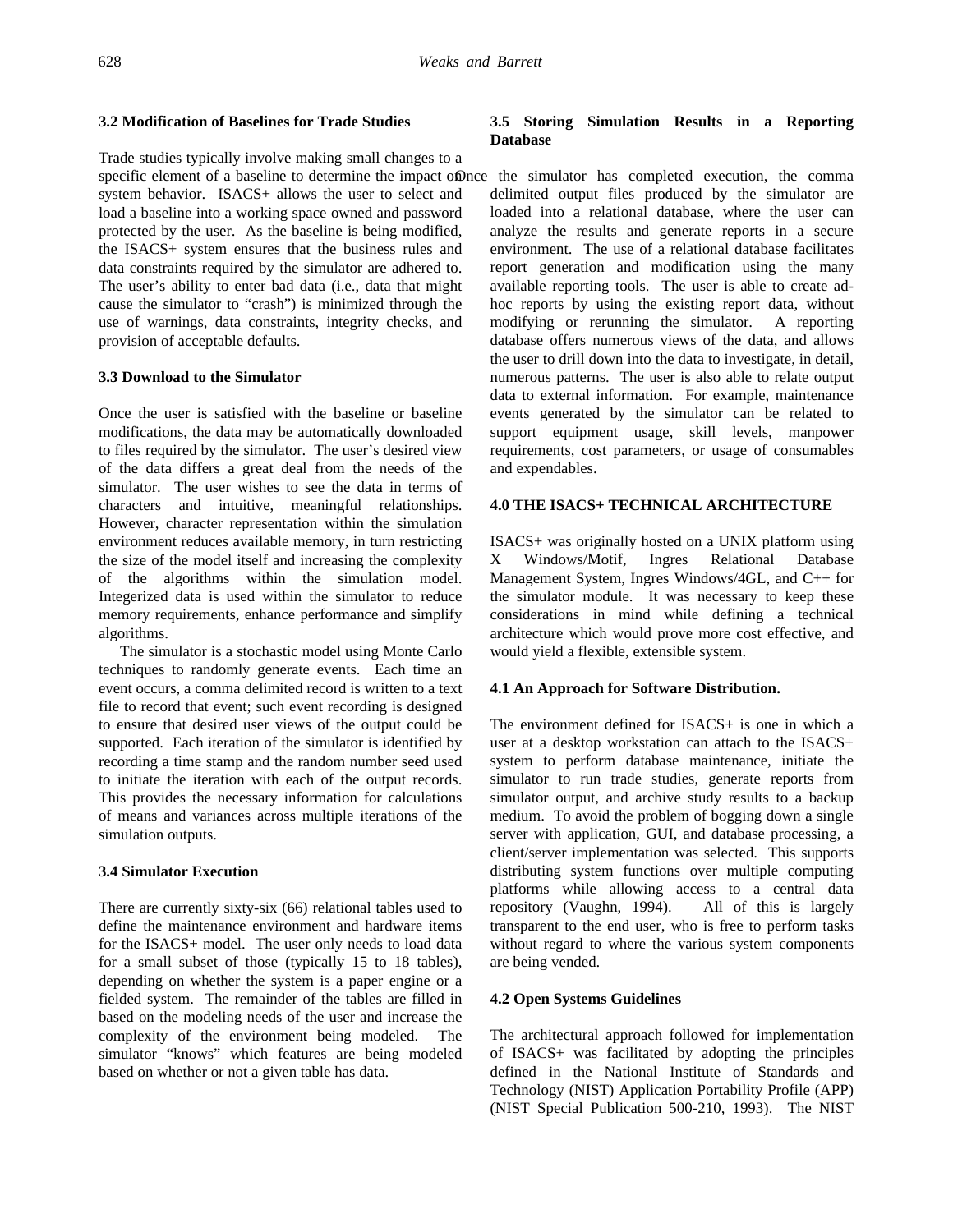APP is, in turn, based upon the Institute of Electrical and Electronic Engineers (IEEE) Open Systems Environment Reference Model (OSE/RM), defined by the IEEE Portable Operating System Interface for Computer Environments (POSIX) Working Group P1003.0 (IEEE P1003.0, 1992).

# **4.3 The IEEE OSE/RM.**

The IEEE POSIX Working Group OSE/RM defines a layered architecture that divides system components into three general areas.

- 1. Application Software data, documentation, training and application programs;
- 2. Application Platform hardware and software components that provide system services used by the Application Software layer; and
- 3. External Environment system elements external to the application software and platform (human interface and interface to other application platforms).

 These layers are joined together by two layers of interfaces.

- 1. Application Program Interface (API) the interface between the application software and application platform layers which supports portability of the application software;
- 2. External Environment Interface (EEI) the interface between the application platform and platform external environment layers which supports data interchange between human users, external data stores, and other application platforms.

#### **4.4 The NIST APP Profile Applied to the OSE/RM.**

The NIST APP modifies the IEEE OSE/RM by applying standards that are of interest to the U.S. Government and defining services at the various layers and interfaces. The following description of the IEEE OSE/RM has been extracted from the NIST APP.

 "The services defined in the APP tend to fall into seven broad service areas:

- operating system services
- human/computer interface services
- data management services
- data interchange services
- software engineering services
- graphics services
- network services

 "Each of the APP service areas addresses specific components around which interface, data format, or protocol specifications have been or will be defined. Security and management services are common to all of the service areas and pervade these areas in one or more forms."

 The APP Service areas, as applied to the IEEE OSE/RM, are displayed in Figure 4.

# **4.5 Applying the NIST/APP & IEEE OSE/RM to the ISACS+ Problem Domain**

In general, it is desirable to follow the NIST APP and the IEEE OSE/RM models to the greatest extent possible (Department of Defense Joint Logistics Systems Center, 1995). Doing so will minimize dependence on proprietary platforms, operating systems, and telecommunications protocols by establishing an application which is portable



FIGURE 4 - NIST APP Service Areas Applied to the IEEE OSE/RM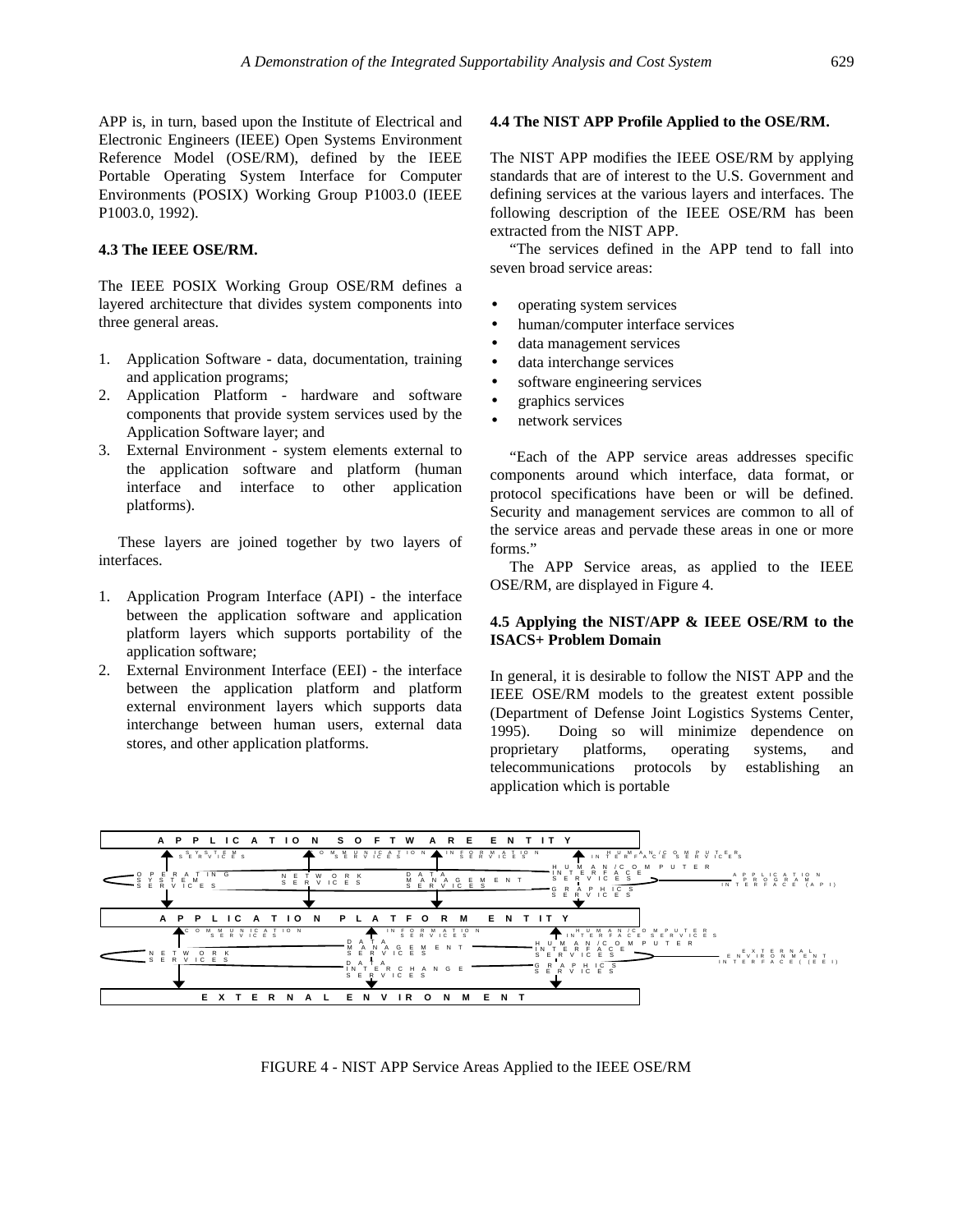across various platforms and databases. However, in reality, various platforms, operating systems, and vendor extensions to "standard" languages such as C++ and SQL often result in applications that are only portable in a very narrow context, or require extensive rework to port. While it is desirable to isolate various layers as per this model, it is also worth noting that vendor-unique extensions usually provide value-added capabilities for which the tool in question is chosen. The problem, then, is to evaluate the degree of adherence to standards against the available toolsets.

# **4.6 The ISACS+ Development and Deployment Environments.**

In order to best define and examine tradeoffs for tool selection, it is first necessary to define the environment in which the ISACS+ application will be run. The definition of such an environment has at once been simplified by advances in computing technology and complicated by the large number of choices available for developing distributed systems (Wheeler, 1992). The use of C++, without extensions, makes the ISACS+ Simulation Module portable to virtually any operating environment with a native C++ compiler. Likewise, use of the Ingres SQL database engine, and therefore any truly standard relational database manager, makes the database table definitions largely portable, with a moderate level of modification. However, the original GUI code is largely written in a proprietary language, Ingres Windows/4GL, and induces dependence on the Ingres engine. The GUI code turns out to be the least portable component, and must be replaced. This replacement is complicated by the fact that there are at least two "competing" de facto industry standards for GUI development - the MS Windows Software Developers Kit (SDK) and the X-Window/Motif tool kit.

 The development and deployment runtime environments and tools ultimately selected for development of ISACS+ are defined in Table 1. These tools were selected to best meet the needs of the ISACS+ architecture as defined by the ISACS+ Technical reference Model (TRM). Specifically, the ISACS+ TRM is a derivative of the NIST APP and focuses on nine major service areas required to support existing and planned ISACS+ functionality (Barrett, 1995). These are given below.

- 1. Operating System Services
- 2. Application Platform
- 3. Software Engineering Services (Development and Maintenance)
- 4. Data Management Services
- 5. Data Interchange Services
- 6. User Interface Services
- 7. Distributed Computing Services
- 8. Network Services
- 9. System Management Services.

Table 1 - Tool Selection and the ISACS+ TRM

|                                                 | <b>Client Application</b>                                  | <b>Server</b><br><b>Application</b>                                         |
|-------------------------------------------------|------------------------------------------------------------|-----------------------------------------------------------------------------|
| <b>Application</b>                              | 120 MHz Pentium                                            | 120 MHz Pentium                                                             |
| Platform -<br><b>Development</b>                | Laptop, 40 MB RAM                                          | Laptop, 40 MB<br><b>RAM</b>                                                 |
| <b>Application</b>                              | 120 MHz, 32 MB                                             | 166 - 200 MHz                                                               |
| Platform -<br><b>Deployment</b>                 | <b>RAM</b>                                                 | Pentium Pro<br>Processor, 64+ MB<br><b>RAM</b>                              |
| <b>Operating System</b><br><b>Services</b>      | Windows NT 3.51<br>Workstation or<br>Windows 95            | Windows NT 3.51<br>or 4.0 Server                                            |
| <b>Software</b>                                 | Delphi 2.0                                                 | N/A (Maintenance                                                            |
| <b>Engineering</b><br><b>Services</b>           | Client/Server<br>Development Suite &                       | only)                                                                       |
|                                                 | Borland C++ 5.0                                            |                                                                             |
|                                                 | <b>Development Suite</b>                                   |                                                                             |
| Data Management                                 | Oracle SQL*Plus 3.2                                        | Oracle 7.2                                                                  |
| <b>Services</b>                                 | and Personal Oracle<br>7                                   | <b>Workgroup Server</b><br>for Windows NT                                   |
| Data Interchange                                | <b>Borland SQL Links</b>                                   | Oracle SQL*Net                                                              |
| <b>Services</b>                                 | for Oracle & Oracle<br>SQL*Net Client V2.2                 | Server V2.2                                                                 |
| User Interface                                  | <b>Win 32</b>                                              | <b>Win 32</b>                                                               |
| <b>Services</b>                                 |                                                            |                                                                             |
| <b>Distributed</b><br><b>Computing Services</b> | Windows 32 TCP/IP<br><b>Stack</b>                          | Windows NT 3.51<br>or 4.0 TCP/IP<br><b>Stack</b>                            |
| <b>Network Services</b>                         | Windows 32 TCP/IP<br>Stack & Oracle<br>SQL*Net Client V2.2 | Windows NT 3.51<br>or 4.0 TCP/IP<br>Stack & Oracle<br><b>SQL*Net Server</b> |
|                                                 |                                                            | V <sub>2.2</sub>                                                            |
| System                                          | N/A (Managed from                                          | Windows NT 3.51                                                             |
| Management                                      | NT & Oracle Servers)                                       | or 4.0 Server &                                                             |
| <b>Services</b>                                 |                                                            | Oracle 7.2<br>Workgroup Server<br>for NT                                    |

#### **4.7 Distributing the Application**

The planned distribution of the ISACS+ components over computing tiers has evolved with time. After several large trial runs, the development team decided that the Simulation Module, initially targeted for implementation on the server machine, would disrupt a workgroup much less if vended to each individual client machine. With this change, it seemed reasonable to run the Simulation Module as a 32-bit DLL and assign it an API signature. Pushing large loads through embedded calls to the database (in both  $C_{++}$  and Object Pascal) turned out to be orders of magnitude slower than direct calls to the Oracle engine to natively load the output of the simulation runs for the Report Generator, and so a Remote Procedure Call (RPC) Server was developed to